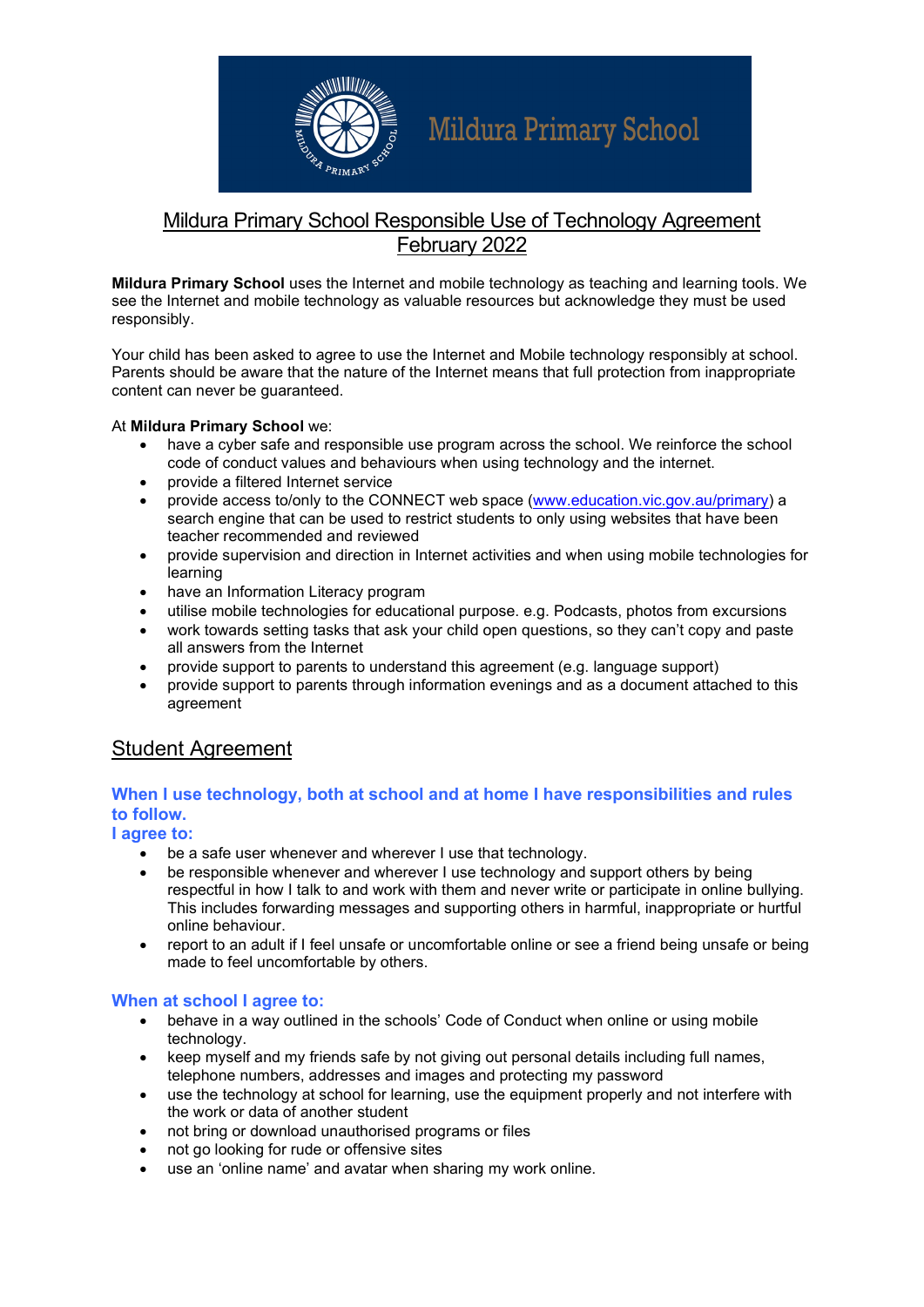- remember that the content on the web is someone's property and ask my teacher / parent to help me get permission if I want to use information or pictures
- follow the user agreements of websites, including social media sites
- think carefully about what I read on the Internet, question if it is from a reliable source and use the information to help me answer any questions (I should not copy and paste the information as my answer).
- talk to my teacher or another adult if:
	- $\circ$  I need help online
	- o I am not sure what I should be doing on the internet
	- o I come across sites which are not suitable
	- o someone writes something I don't like, or makes me and my friends feel uncomfortable or asks me to provide information that I know is private
	- $\circ$  I feel that the welfare of other students at the school are being threatened

#### When I use my iPad at school I agree to:

- use it as requested for learning purposes as directed by my teacher
- be responsible in my use and not use the device to find, create or send information that might be harmful, inappropriate or hurtful to me or anyone else.
- hand in my mobile into the office for safe keeping when not in use for educational purposes

#### When using my iPad as a camera I will:

- only take photos and record sound or video when it is part of a class or lesson
- seek permission from individuals involved PRIOR to taking photos, recording sound or videoing them (including teachers)
- seek written permission from individuals involved PRIOR to publishing or sending photos, recorded sound or video to anyone else or to any online space
- be respectful in how I talk to and work with others online and never write or participate in online bullying
- seek teacher permission before uploading any content to websites, blog etc

This Acceptable Use Policy for Mobile Devices also applies to students during school excursions, camps and extra-curricula activities.

I acknowledge and agree to follow these rules. I understand that my access to the Internet and mobile technology at school will be renegotiated if I do not act responsibly.

Student Name:...........................……………………………………………..

Student Signature:…………………………………………………………….

#### Parent Permission

I agree to allow my child to use the Internet at school.

I have discussed the scenarios, potential problems and responsible use of the Internet with him/her. I will allow my child to use technology as seen fit by their teacher.

I understand that my child may not have access to the internet and mobile devices if they do not follow instructions and/or respectfully use technology.

I will contact the school if there is anything here that I do not understand. If there is a situation which concerns me, I will contact either the school or ACMA Australia's Internet safety advisory body on 1800 880 176.

Parent/Guardian Signature : ............................ ……………………………… Date:…………